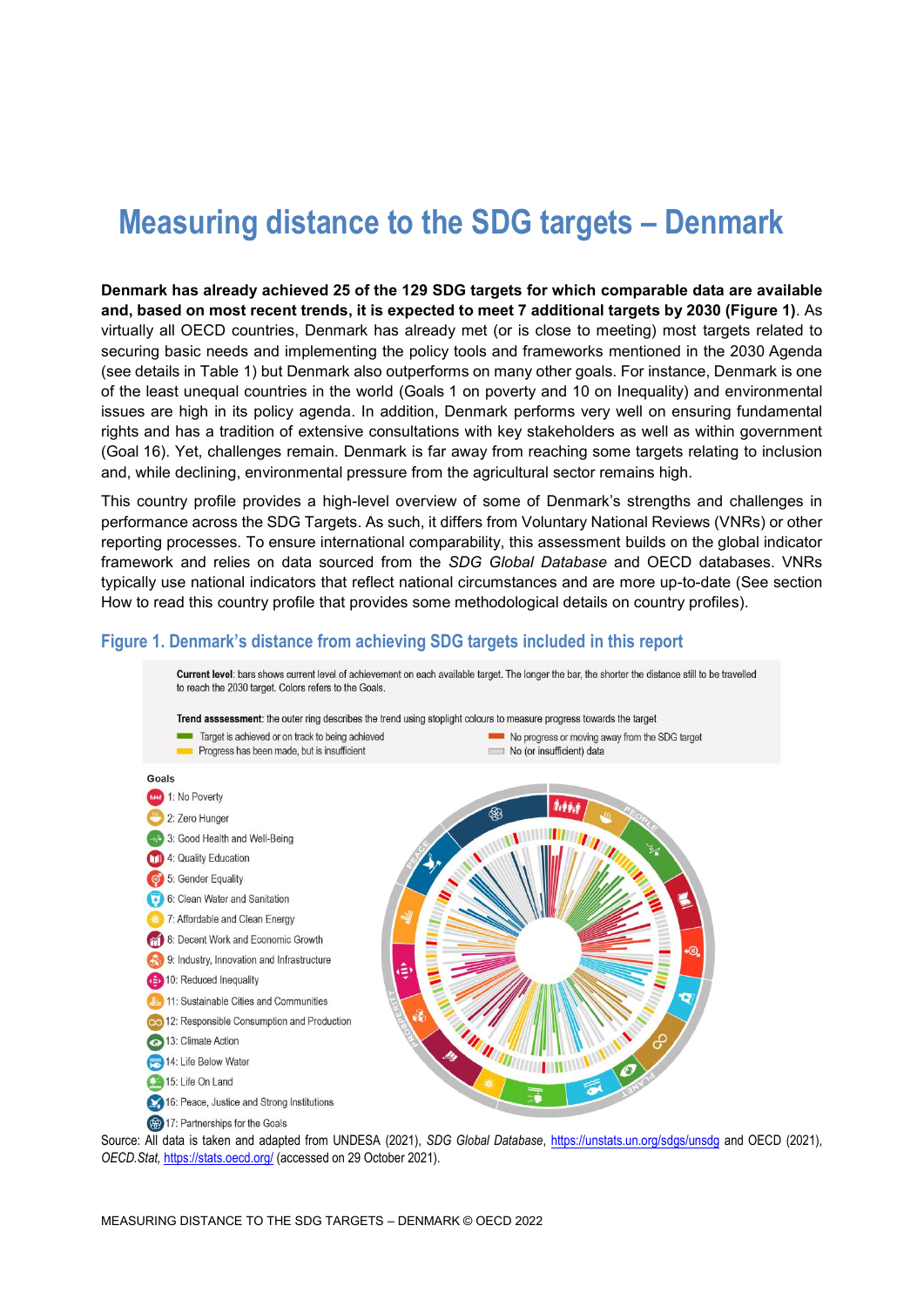# **Main strengths**

**Denmark is one of the least unequal countries in the world**, yet it has not been immune from the recent global rise in income inequality (Target 10.1). Denmark also has one of the lowest poverty rates in the OECD, a rate that has been relatively stable over the past decades (Targets 1.2 and 10.2). Such low levels of inequality and poverty are partly explained by the breadth of the redistributive system (Target 10.4) and high coverage by social protection (Target 1.3).

**Denmark has made significant progress towards an energy-efficient and low-carbon economy.** Nearly 80% of Denmark's electricity generation depends on renewables (Target 7.2) and energy efficiency is high and improving (Target 7.3). GHG emissions have declined significantly over the past two decades (Target 13.2) and industrial emissions (Target 9.4) are among the lowest in the OECD. Beyond GHG emissions, Denmark also demonstrated strong will to preserve terrestrial and marine biodiversity (Targets 14.5, 15.1, 15.6 and 15.8).

# **Main challenges**

**Denmark is still far from reaching some targets relating to inclusion.** As in many OECD countries, women are underrepresented in executive positions in the economic sphere, as well as in the parliaments (Target 5.5). Denmark is also far from achieving Target 16.7 on inclusive decision-making, with a low score in the OECD measure of diversity of central government workforce and only partially meets the requirements for facilitating orderly, safe, regular and responsible migration (Target 10.7).

**Although decreasing, environmental pressures from the agricultural sector remain high.** Denmark's nutrient balance (the quantity of nutrient inputs not removed by crop and pasture production) is high, exceeding the OECD average by 70% for nitrogen (Target 2.4). However, nutrient balances have consistently declined over the past two decades. As consequence, Denmark is at a large distance from meeting targets on preserving local breeds (Target 2.5), water-related ecosystems (Target 6.6) and marine pollution (Target 14.1). Food waste is also common (Target 12.3), and Denmark appears to be far from meeting Targets on education to sustainable development (Targets 4.7, 12.8 and 13.3).

# **Statistical gaps**

**Like in many other OECD countries, data availability remains a challenge when measuring distances to targets** (see the Overview chapter for details). For Denmark, available data on the level of the different indicators allow covering 129 of the 169 targets. As shown in [Figure](#page-2-1) 2 below, indicator coverage is uneven across the 17 goals. While nine goals (mostly within the People, Planet and Prosperity categories) have most of their targets covered (the indicator coverage exceeds 80%), coverage is lower for Goal 11 on cities, with only half of its targets covered. Data gaps become starker when focusing on performance indicators, excluding those providing contextual information. In this case, coverage exceeds 80% for only Goal 3 on health and Goal 4 on education. Moreover, for seven goals, mostly within Planet category (Goals 6, 12, 13, and 14) but also in Goals 5 on gender equality, 11 on cities and 17 on partnerships, data are lacking to monitor changes over time for more than two in three targets.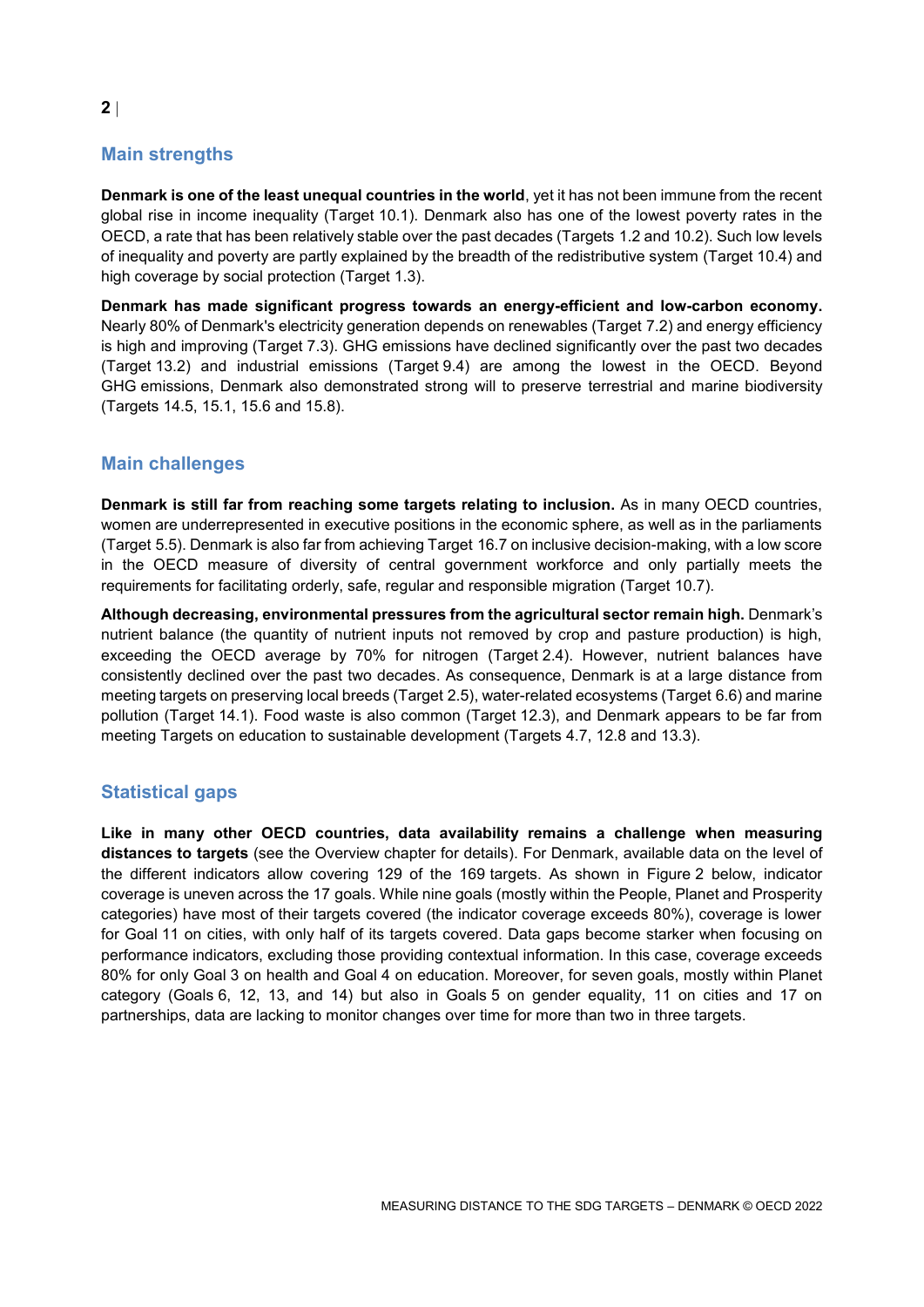

## <span id="page-2-1"></span>**Figure 2. Denmark's share of the 2030 Agenda's targets covered by at least one indicator, by goal**

Note: The figure represents Denmark's share of targets covered by at least one indicator for each SDG. Numbers from 1 to 17 stand for the goals: 1 No poverty, 2 Zero hunger, 3 Good health and well-being, 4 Quality education, 5 Gender equality, 6 Clean water and sanitation, 7 Affordable and clean energy, 8 Decent work and economic growth, 9 Industry, innovation and infrastructure, 10 Reduced inequalities, 11 Sustainable cities and communities, 12 Responsible consumption and production, 13 Climate action, 14 Life below water, 15 Life on land, 16 Peace, justice and strong institutions and 17 Partnerships for the goals. These goals are grouped under five broad themes (the "5Ps"): People, Planet, Prosperity, Peace and Partnership. Beyond data availability, other statistical gaps such as timeliness or granularity also need to be considered. For instance, given the lag in available data, the effects of the pandemic on current distance and trajectories may not be reflected in the estimates.

Source: All data is taken and adapted from UNDESA (2021), *SDG Global Database*,<https://unstats.un.org/sdgs/unsdg> and OECD (2021), *OECD.Stat,* <https://stats.oecd.org/> (accessed on 29 October 2021).

## **Detailed information**

While some SDG Targets are, on average, close to being met, performance is very uneven across the 17 Goals of the 2030 Agenda for Sustainable Development. [Table](#page-2-0) 1 presents an overview of Denmark's progress towards targets based on available data for each of the 17 Goals. It shows that distances to Targets and trends over time differ significantly even when considering a specific goal.

| Goal           | Гarget | Short Label                   | Distance to<br>Target (s.u.) | <b>Trend Assessment</b>                                              | OECD<br>Average<br>distance (s.u.) | <b>OECD Trend</b><br>Assessment                     |
|----------------|--------|-------------------------------|------------------------------|----------------------------------------------------------------------|------------------------------------|-----------------------------------------------------|
|                | 1.1    | Extreme poverty               | 0.00                         | Target is achieved or on<br>track to being achieved                  | 0.00                               | Target is achieved or on<br>track to being achieved |
|                | 1.2    | Poverty in all its dimensions | 0.44                         | No progress or moving<br>away from the SDG target                    | 1.41                               | No progress or moving<br>away from the SDG target   |
|                | 1.3    | Social protection coverage    | 0.41                         | Progress has been made.<br>but is insufficient to meet<br>the target | 0.80                               | No progress or moving<br>away from the SDG target   |
|                | 1.4    | Access to basic services      | 0.00                         | Target is achieved or on<br>track to being achieved                  | 0.00                               | Target is achieved or on<br>track to being achieved |
|                | 1.5    | Resilience to shocks          | 2.61                         | n.a.                                                                 | 1.00                               | n.a.                                                |
| $\mathfrak{p}$ | 2.1    | Hunger                        | 0.11                         | Progress has been made.<br>but is insufficient to meet               | 0.28                               | No progress or moving<br>away from the SDG target   |

#### <span id="page-2-0"></span>**Table 1. Denmark distances to Targets and recent trends**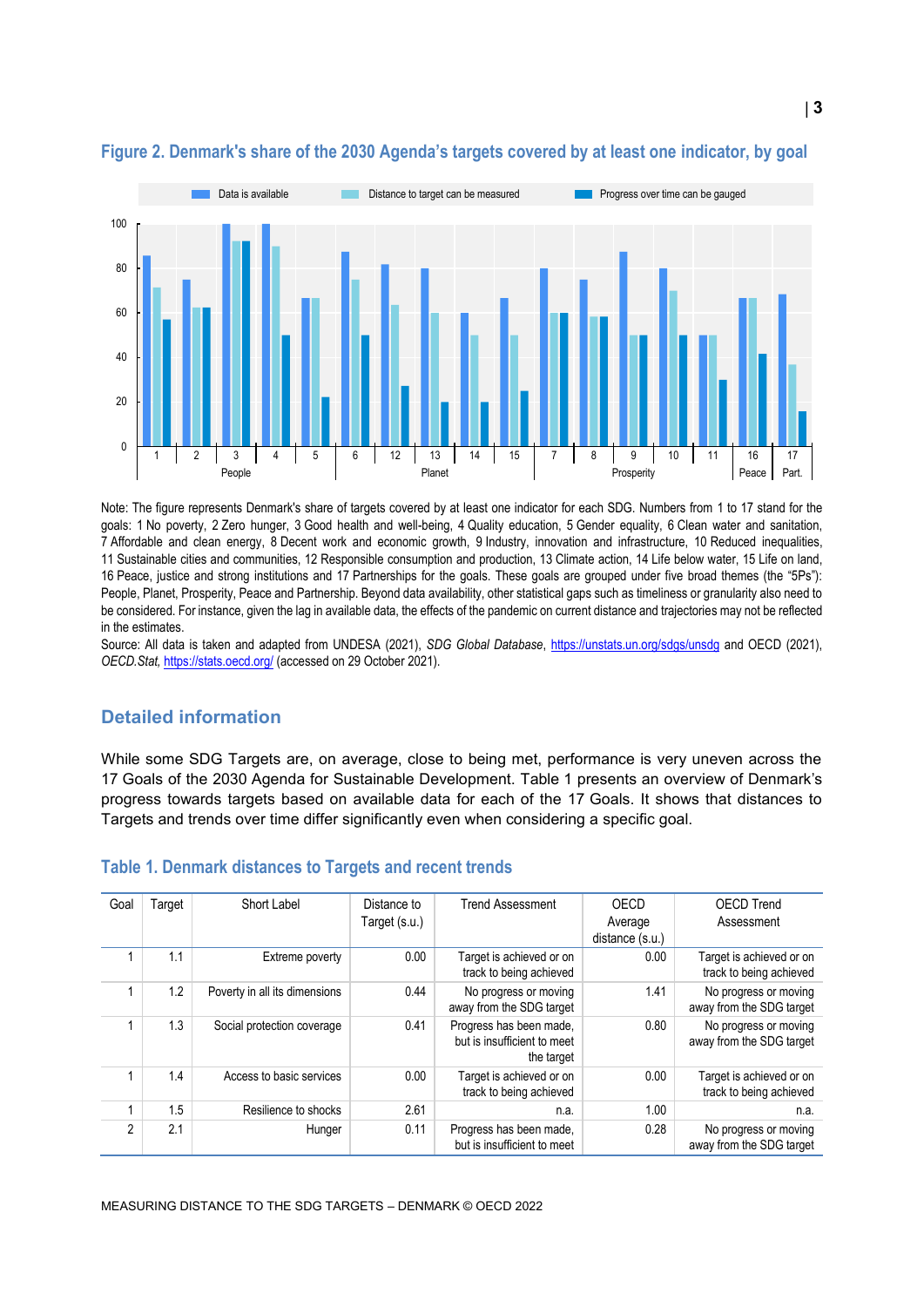| Goal           | Target | Short Label                           | Distance to   | <b>Trend Assessment</b>                                              | OECD            | <b>OECD Trend</b>                                                    |
|----------------|--------|---------------------------------------|---------------|----------------------------------------------------------------------|-----------------|----------------------------------------------------------------------|
|                |        |                                       | Target (s.u.) |                                                                      | Average         | Assessment                                                           |
|                |        |                                       |               |                                                                      | distance (s.u.) |                                                                      |
|                |        |                                       |               | the target                                                           |                 |                                                                      |
| $\overline{2}$ | 2.2    | Malnutrition                          | 1.92          | No progress or moving<br>away from the SDG target                    | 2.46            | No progress or moving<br>away from the SDG target                    |
| 2              | 2.4    | Sustainable production                | 1.67          | Progress has been made,<br>but is insufficient to meet<br>the target | 1.34            | No progress or moving<br>away from the SDG target                    |
| 2              | 2.5    | Diversity of seeds and<br>livestocks* | 4.00          | No progress or moving<br>away from the SDG target                    | 3.59            | No progress or moving<br>away from the SDG target                    |
| 2              | 2.c    | Food prices anomalies                 | 0.00          | Target is achieved or on<br>track to being achieved                  | 0.00            | Target is achieved or on<br>track to being achieved                  |
| 3              | 3.1    | Maternal mortality                    | 0.47          | No progress or moving<br>away from the SDG target                    | 0.00            | Target is achieved or on<br>track to being achieved                  |
| 3              | 3.2    | Death of newborns and<br>children     | 0.00          | Target is achieved or on<br>track to being achieved                  | 0.00            | Target is achieved or on<br>track to being achieved                  |
| 3              | 3.3    | Communicable diseases                 | 0.29          | Progress has been made,<br>but is insufficient to meet<br>the target | 0.56            | Progress has been made.<br>but is insufficient to meet<br>the target |
| 3              | 3.4    | Premature mortality                   | 1.01          | Progress has been made,<br>but is insufficient to meet<br>the target | 1.26            | Progress has been made,<br>but is insufficient to meet<br>the target |
| 3              | 3.5    | Prevention of Substance<br>abuse      | 0.64          | Progress has been made,<br>but is insufficient to meet<br>the target | 0.63            | Progress has been made,<br>but is insufficient to meet<br>the target |
| 3              | 3.6    | Road traffic accidents*               | 0.09          | Progress has been made,<br>but is insufficient to meet<br>the target | 0.78            | Progress has been made,<br>but is insufficient to meet<br>the target |
| 3              | 3.7    | Access to sexual health-care          | 0.00          | Target is achieved or on<br>track to being achieved                  | 0.58            | Progress has been made,<br>but is insufficient to meet<br>the target |
| 3              | 3.8    | Health coverage                       | 1.46          | Progress has been made,<br>but is insufficient to meet<br>the target | 1.79            | Progress has been made,<br>but is insufficient to meet<br>the target |
| 3              | 3.9    | Deaths and illness from<br>pollution  | 0.41          | No progress or moving<br>away from the SDG target                    | 0.55            | No progress or moving<br>away from the SDG target                    |
| 3              | 3.a    | Tobacco consumption                   | 2.30          | Progress has been made,<br>but is insufficient to meet<br>the target | 2.65            | Progress has been made,<br>but is insufficient to meet<br>the target |
| 3              | 3.b    | Vaccination                           | 0.29          | Target is achieved or on<br>track to being achieved                  | 0.37            | Target is achieved or on<br>track to being achieved                  |
| 3              | 3.d    | Health emergency<br>preparedness      | 0.40          | Progress has been made,<br>but is insufficient to meet<br>the target | 1.19            | Target is achieved or on<br>track to being achieved                  |
| 4              | 4.1    | Primary and secondary<br>education    | 0.82          | No progress or moving<br>away from the SDG target                    | 1.17            | No progress or moving<br>away from the SDG target                    |
| 4              | 4.2    | Pre-primary education                 | 0.00          | Target is achieved or on<br>track to being achieved                  | 0.24            | Target is achieved or on<br>track to being achieved                  |
| 4              | 4.3    | Lifelong learning                     | 1.04          | No progress or moving<br>away from the SDG target                    | 1.25            | No progress or moving<br>away from the SDG target                    |
| 4              | 4.4    | Skills for employment                 | 0.32          | No progress or moving<br>away from the SDG target                    | 1.23            | No progress or moving<br>away from the SDG target                    |
| 4              | 4.5    | Disparities in education              | 1.31          | No progress or moving<br>away from the SDG target                    | 1.49            | No progress or moving<br>away from the SDG target                    |
| 4              | 4.6    | Adults' literacy and numeracy         | 0.97          | n.a.                                                                 | 1.57            | n.a.                                                                 |
| 4              | 4.7    | Skills for sustainable<br>development | 1.83          | n.a.                                                                 | 1.04            | n.a.                                                                 |
| $\overline{4}$ | 4.a    | <b>Education facilities</b>           | 0.00          | n.a.                                                                 | 0.05            | n.a.                                                                 |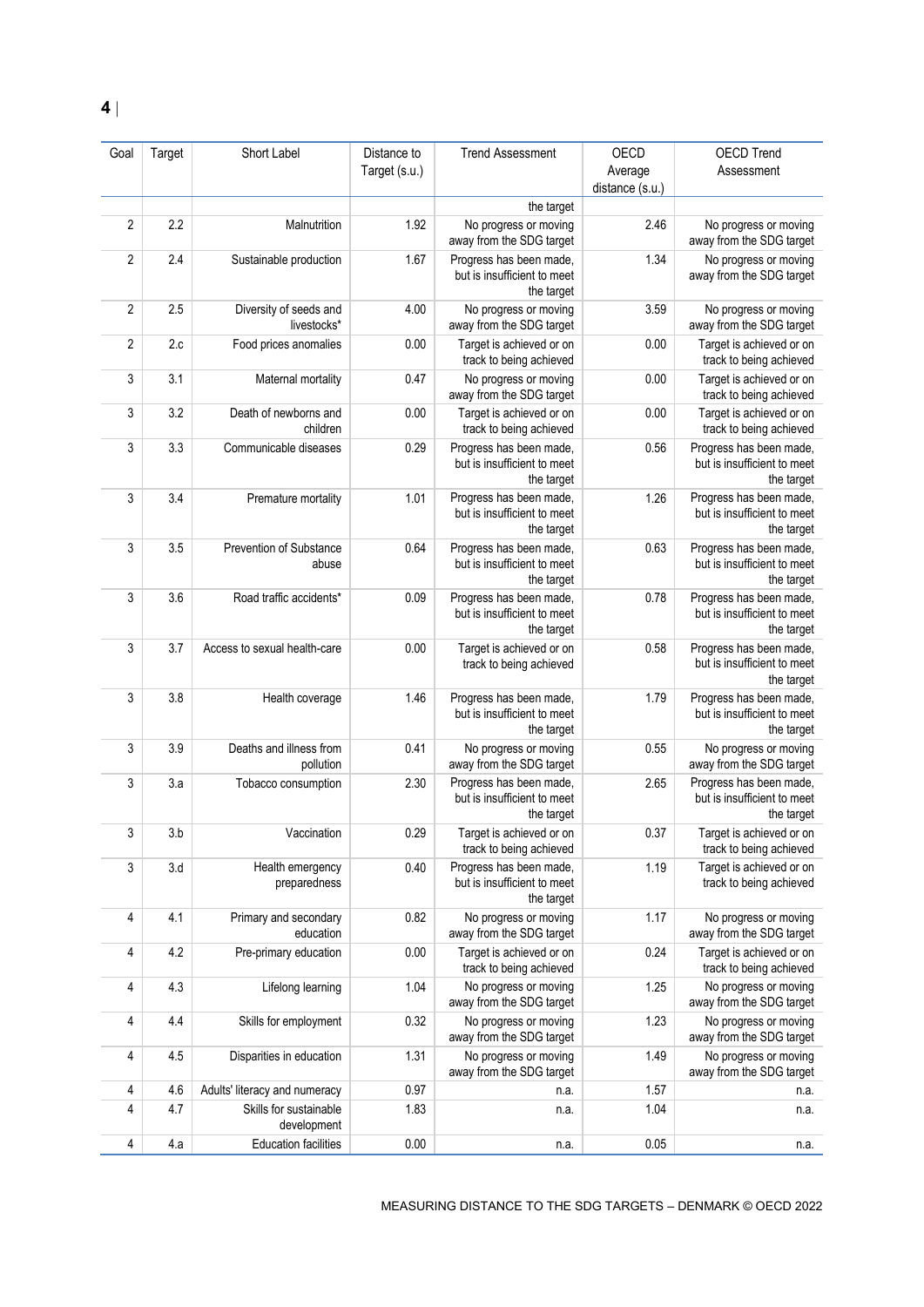| Goal           | Target | Short Label                      | Distance to<br>Target (s.u.) | <b>Trend Assessment</b>                                              | OECD<br>Average         | <b>OECD Trend</b><br>Assessment                                      |
|----------------|--------|----------------------------------|------------------------------|----------------------------------------------------------------------|-------------------------|----------------------------------------------------------------------|
|                | 4.c    | Qualification of teachers        | 1.11                         |                                                                      | distance (s.u.)<br>0.60 |                                                                      |
| 4<br>5         | 5.1    | Discrimination against<br>women  | 0.85                         | n.a.<br>n.a.                                                         | 1.32                    | n.a.<br>n.a.                                                         |
| 5              | 5.2    | Violence against women           | 0.13                         | n.a.                                                                 | 0.89                    | n.a.                                                                 |
| 5              | 5.3    | Harmful practices                | 1.73                         | n.a.                                                                 | 1.37                    | n.a.                                                                 |
| 5              | 5.4    | Unpaid care and domestic<br>work | 1.11                         | n.a.                                                                 | 1.79                    | n.a.                                                                 |
| 5              | 5.5    | Women's participation            | 1.97                         | No progress or moving<br>away from the SDG target                    | 1.89                    | Progress has been made,<br>but is insufficient to meet<br>the target |
| 5              | 5.b    | Women's empowerment              | 0.00                         | Target is achieved or on<br>track to being achieved                  | 0.53                    | Target is achieved or on<br>track to being achieved                  |
| 6              | 6.1    | Access to drinking water         | 0.00                         | Target is achieved or on<br>track to being achieved                  | 0.15                    | Target is achieved or on<br>track to being achieved                  |
| 6              | 6.2    | Waste water treatment            | 0.14                         | Progress has been made,<br>but is insufficient to meet<br>the target | 0.35                    | Progress has been made,<br>but is insufficient to meet<br>the target |
| 6              | 6.3    | Water quality                    | 0.79                         | Target is achieved or on<br>track to being achieved                  | 0.68                    | Target is achieved or on<br>track to being achieved                  |
| 6              | 6.4    | Water-use efficiency             | 0.29                         | No progress or moving<br>away from the SDG target                    | 0.54                    | Progress has been made,<br>but is insufficient to meet<br>the target |
| 6              | 6.5    | Water resources<br>management    | 0.14                         | n.a.                                                                 | 0.98                    | n.a.                                                                 |
| 6              | 6.6    | Water-related ecosystems*        | 1.90                         | n.a.                                                                 | 2.18                    | n.a.                                                                 |
| $\overline{7}$ | 7.1    | Access to energy                 | 0.00                         | Target is achieved or on<br>track to being achieved                  | 0.00                    | Target is achieved or on<br>track to being achieved                  |
| 7              | 7.2    | Clean energy                     | 0.00                         | Target is achieved or on<br>track to being achieved                  | 0.62                    | Progress has been made,<br>but is insufficient to meet<br>the target |
| 7              | 7.3    | Energy efficiency                | 0.23                         | Progress has been made,<br>but is insufficient to meet<br>the target | 0.98                    | Progress has been made,<br>but is insufficient to meet<br>the target |
| 8              | 8.1    | GDP growth                       | 2.29                         | No progress or moving<br>away from the SDG target                    | 1.89                    | No progress or moving<br>away from the SDG target                    |
| 8              | 8.2    | Productivity                     | 2.09                         | No progress or moving<br>away from the SDG target                    | 1.77                    | No progress or moving<br>away from the SDG target                    |
| 8              | 8.4    | Material footprint               | 0.48                         | Progress has been made,<br>but is insufficient to meet<br>the target | 0.82                    | Progress has been made,<br>but is insufficient to meet<br>the target |
| 8              | 8.5    | Employment                       | 0.40                         | No progress or moving<br>away from the SDG target                    | 0.97                    | No progress or moving<br>away from the SDG target                    |
| 8              | 8.6    | <b>NEET</b>                      | 1.24                         | No progress or moving<br>away from the SDG target                    | 1.69                    | No progress or moving<br>away from the SDG target                    |
| 8              | 8.8    | Labour rights                    | 0.59                         | No progress or moving<br>away from the SDG target                    | 0.80                    | Progress has been made,<br>but is insufficient to meet<br>the target |
| 8              | 8.10   | Financial institutions           | 0.00                         | Target is achieved or on<br>track to being achieved                  | 0.45                    | Target is achieved or on<br>track to being achieved                  |
| 9              | 9.2    | Sustainable industry             | 0.67                         | Progress has been made,<br>but is insufficient to meet<br>the target | 0.95                    | No progress or moving<br>away from the SDG target                    |
| 9              | 9.4    | Environmental impact             | 0.00                         | Target is achieved or on<br>track to being achieved                  | 0.87                    | Progress has been made,<br>but is insufficient to meet<br>the target |
| 9              | 9.5    | Research and development         | 0.14                         | Progress has been made,                                              | 1.06                    | Progress has been made,                                              |

MEASURING DISTANCE TO THE SDG TARGETS – DENMARK © OECD 2022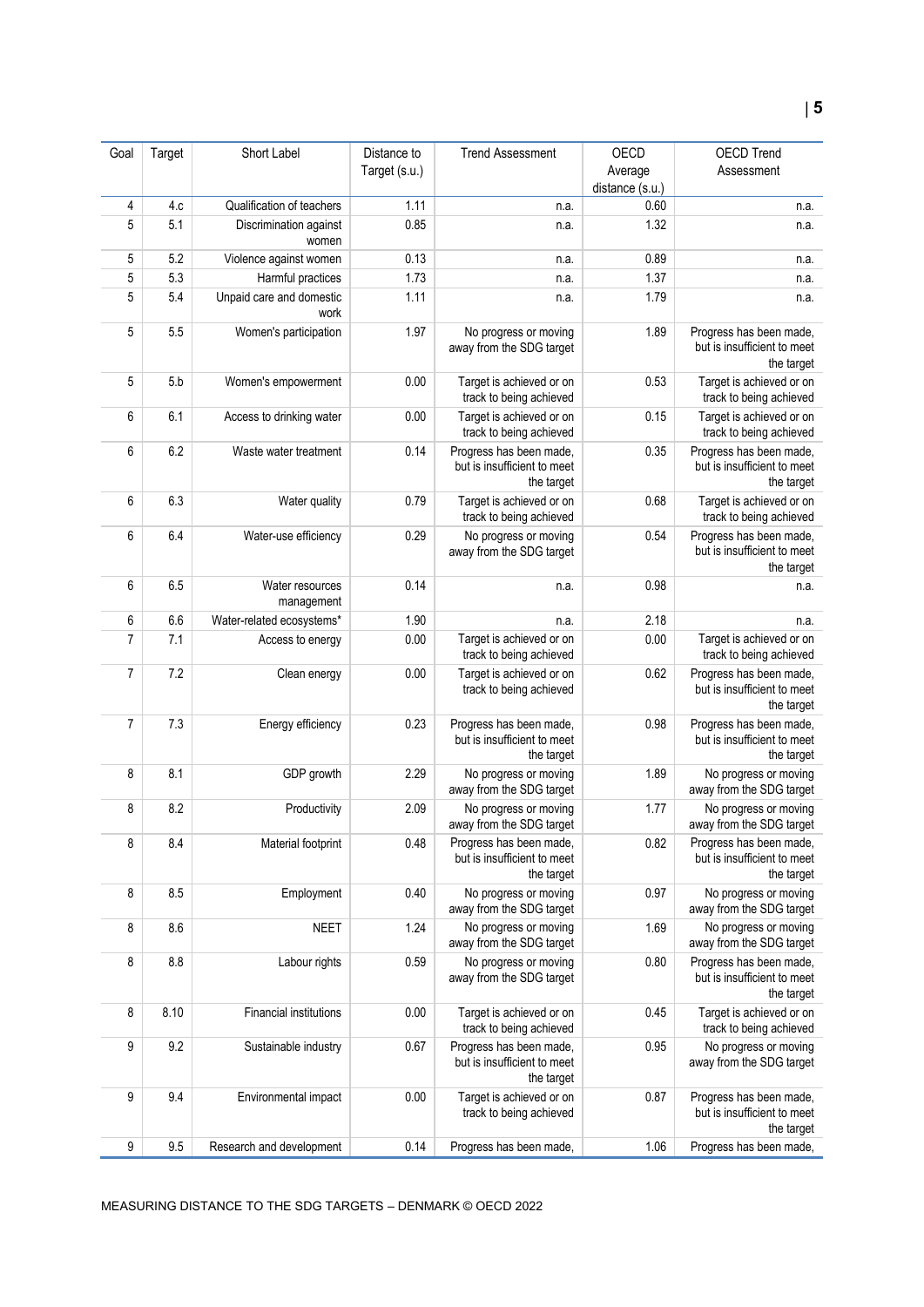| Goal | Target | Short Label                           | Distance to   | <b>Trend Assessment</b>                                              | OECD            | <b>OECD Trend</b>                                                    |
|------|--------|---------------------------------------|---------------|----------------------------------------------------------------------|-----------------|----------------------------------------------------------------------|
|      |        |                                       | Target (s.u.) |                                                                      | Average         | Assessment                                                           |
|      |        |                                       |               |                                                                      | distance (s.u.) |                                                                      |
|      |        |                                       |               | but is insufficient to meet<br>the target                            |                 | but is insufficient to meet<br>the target                            |
| 9    | 9.c    | ICT                                   | 0.00          | Target is achieved or on<br>track to being achieved                  | 0.36            | Progress has been made,<br>but is insufficient to meet<br>the target |
| 10   | 10.1   | Income distribution                   | 1.28          | n.a.                                                                 | 1.23            | No progress or moving<br>away from the SDG target                    |
| 10   | 10.2   | Social inclusion                      | 0.24          | No progress or moving<br>away from the SDG target                    | 1.54            | No progress or moving<br>away from the SDG target                    |
| 10   | 10.3   | Inequalities of outcome               | 0.93          | Progress has been made,<br>but is insufficient to meet<br>the target | 1.27            | Progress has been made,<br>but is insufficient to meet<br>the target |
| 10   | 10.4   | Redistribution                        | 0.29          | No progress or moving<br>away from the SDG target                    | 1.12            | No progress or moving<br>away from the SDG target                    |
| 10   | 10.5   | Financial markets                     | 0.89          | Progress has been made,<br>but is insufficient to meet<br>the target | 0.90            | No progress or moving<br>away from the SDG target                    |
| 10   | 10.7   | Migration                             | 1.76          | n.a.                                                                 | 0.69            | n.a.                                                                 |
| 10   | 10.a   | Tariff-lines                          | 0.81          | Progress has been made,<br>but is insufficient to meet<br>the target | 0.93            | Progress has been made,<br>but is insufficient to meet<br>the target |
| 11   | 11.1   | Housing                               | 0.62          | No progress or moving<br>away from the SDG target                    | 0.80            | No progress or moving<br>away from the SDG target                    |
| 11   | 11.3   | Urbanization                          | 1.45          | Progress has been made,<br>but is insufficient to meet<br>the target | 1.19            | Progress has been made,<br>but is insufficient to meet<br>the target |
| 11   | 11.6   | Environmental impact of<br>cities     | 0.01          | Target is achieved or on<br>track to being achieved                  | 0.49            | Progress has been made,<br>but is insufficient to meet<br>the target |
| 11   | 11.a   | Urban policies                        | 0.00          | n.a.                                                                 | 0.23            | n.a.                                                                 |
| 11   | 11.b   | Disaster Risk Reduction               | 2.61          | n.a.                                                                 | 0.81            | n.a.                                                                 |
| 12   | 12.2   | Efficient use of natural<br>resources | 0.58          | Progress has been made,<br>but is insufficient to meet<br>the target | 0.87            | Progress has been made,<br>but is insufficient to meet<br>the target |
| 12   | 12.3   | Food waste                            | 1.99          | n.a.                                                                 | 1.36            | n.a.                                                                 |
| 12   | 12.4   | Chemical and hazardous<br>waste*      | 0.65          | n.a.                                                                 | 1.02            | n.a.                                                                 |
| 12   | 12.5   | Waste generation                      | 0.06          | Target is achieved or on<br>track to being achieved                  | 0.66            | Progress has been made,<br>but is insufficient to meet<br>the target |
| 12   | 12.7   | Public procurement practices          | 0.00          | n.a.                                                                 | 0.00            | n.a.                                                                 |
| 12   | 12.8   | Education for sustainability          | 1.83          | n.a.                                                                 | 1.04            | n.a.                                                                 |
| 12   | 12.b   | Tourism sustainability                | 0.45          | No progress or moving<br>away from the SDG target                    | 1.87            | No progress or moving<br>away from the SDG target                    |
| 13   | 13.1   | Resilience to climate events          | 2.61          | n.a.                                                                 | 0.73            | n.a.                                                                 |
| 13   | 13.2   | Greenhouse gas emissions              | 0.50          | Progress has been made,<br>but is insufficient to meet<br>the target | 1.15            | Progress has been made,<br>but is insufficient to meet<br>the target |
| 13   | 13.3   | Education for sustainability          | 1.83          | n.a.                                                                 | 1.04            | n.a.                                                                 |
| 14   | 14.1   | Marine pollution**                    | 1.77          | Progress has been made,<br>but is insufficient to meet<br>the target | 1.84            | Progress has been made,<br>but is insufficient to meet<br>the target |
| 14   | 14.4   | Overfishing and IUU fishing*          | 0.82          | n.a.                                                                 | 1.78            | n.a.                                                                 |
| 14   | 14.5   | Protected marine areas*               | 0.08          | Progress has been made,<br>but is insufficient to meet<br>the target | 0.38            | Progress has been made,<br>but is insufficient to meet<br>the target |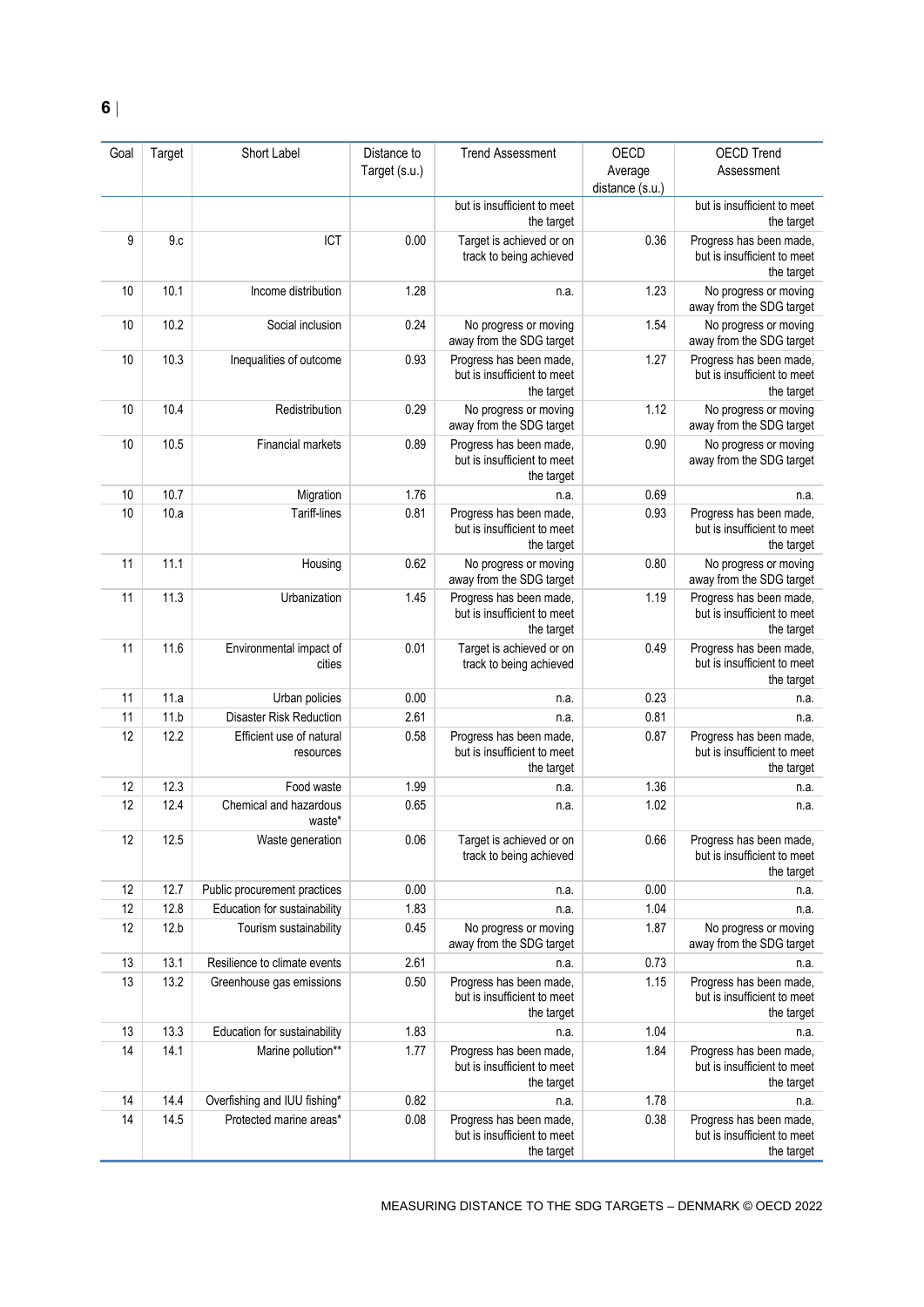| <b>OECD Trend</b><br>Assessment                                      | OECD<br>Average | <b>Trend Assessment</b>                                              | Distance to<br>Target (s.u.) | Short Label                                                             | Target | Goal |
|----------------------------------------------------------------------|-----------------|----------------------------------------------------------------------|------------------------------|-------------------------------------------------------------------------|--------|------|
|                                                                      | distance (s.u.) |                                                                      |                              |                                                                         |        |      |
| n.a.                                                                 | 0.36            | n.a.                                                                 | 0.00                         | Harmful subsidies to<br>fisheries*                                      | 14.6   | 14   |
| n.a.                                                                 | 1.64            | n.a.                                                                 | 1.80                         | Small-scale fisheries                                                   | 14.b   | 14   |
| Progress has been made,                                              | 0.74            | Target is achieved or on                                             | 0.03                         | Ecosystem protection*                                                   | 15.1   | 15   |
| but is insufficient to meet<br>the target                            |                 | track to being achieved                                              |                              |                                                                         |        |      |
| Target is achieved or on<br>track to being achieved                  | 0.60            | Target is achieved or on<br>track to being achieved                  | 0.98                         | Sustainable use of forest*                                              | 15.2   | 15   |
| No progress or moving<br>away from the SDG target                    | 1.20            | No progress or moving<br>away from the SDG target                    | 0.27                         | Threatened species*                                                     | 15.5   | 15   |
| n.a.                                                                 | 0.78            | n.a.                                                                 | 0.00                         | Benefits from genetic<br>resources                                      | 15.6   | 15   |
| n.a.                                                                 | 0.30            | n.a.                                                                 | 0.00                         | Invasive alien species*                                                 | 15.8   | 15   |
| n.a.                                                                 | 0.54            | n.a.                                                                 | 1.27                         | National and local planning*                                            | 15.9   | 15   |
| Progress has been made,<br>but is insufficient to meet<br>the target | 0.66            | Progress has been made,<br>but is insufficient to meet<br>the target | 0.31                         | Violence and related deaths                                             | 16.1   | 16   |
| No progress or moving<br>away from the SDG target                    | 0.65            | No progress or moving<br>away from the SDG target                    | 0.63                         | Violence against children                                               | 16.2   | 16   |
| No progress or moving<br>away from the SDG target                    | 2.33            | No progress or moving<br>away from the SDG target                    | 1.48                         | Rule of law                                                             | 16.3   | 16   |
| Progress has been made,<br>but is insufficient to meet<br>the target | 2.26            | No progress or moving<br>away from the SDG target                    | 0.60                         | Accountable institutions                                                | 16.6   | 16   |
| n.a.                                                                 | 1.85            | n.a.                                                                 | 2.28                         | Inclusive decision-making                                               | 16.7   | 16   |
| n.a.                                                                 | 0.00            | n.a.                                                                 | 0.00                         | Legal identity for all                                                  | 16.9   | 16   |
| n.a.                                                                 | 0.00            | n.a.                                                                 | 0.00                         | Access to information                                                   | 16.10  | 16   |
| Target is achieved or on<br>track to being achieved                  | 0.54            | Target is achieved or on<br>track to being achieved                  | 0.00                         | National institutions                                                   | 16.a   | 16   |
| Progress has been made,<br>but is insufficient to meet<br>the target | 0.94            | No progress or moving<br>away from the SDG target                    | 0.00                         | Official Development<br>Assistance                                      | 17.2   | 17   |
| Target is achieved or on<br>track to being achieved                  | 0.45            | Target is achieved or on<br>track to being achieved                  | 0.01                         | Multilateral trading system                                             | 17.10  | 17   |
| No progress or moving<br>away from the SDG target                    | 0.72            | No progress or moving<br>away from the SDG target                    | 0.72                         | Market access for least<br>developed countries                          | 17.12  | 17   |
| n.a.                                                                 | 2.32            | n.a.                                                                 | 2.71                         | National leadership to<br>implement policies for<br>poverty eradication | 17.15  | 17   |
| n.a.                                                                 | 0.89            | n.a.                                                                 | 1.98                         | Global Partnership for<br>Sustainable Development                       | 17.16  | 17   |
| n.a.                                                                 | 0.09            | n.a.                                                                 | 0.00                         | Statistical capacity                                                    | 17.18  | 17   |
| n.a.                                                                 | 0.11            | n.a.                                                                 | 0.00                         | Statistical capacity-building                                           | 17.19  | 17   |
|                                                                      |                 |                                                                      |                              |                                                                         |        |      |

Note: \* refers to targets with a 2020 deadline. \*\* refers to targets with a 2025 deadline. The OECD average is measured as the simple average across OECD countries with available data

Source: All data is taken and adapted from UNDESA (2021), *SDG Global Database*,<https://unstats.un.org/sdgs/unsdg> and OECD (2021), *OECD.Stat,* <https://stats.oecd.org/> (accessed on 29 October 2021).

## <span id="page-6-0"></span>**How to read this country profile**

The OECD report *The Short and Winding Road to 2030: Measuring Distance to the SDG Targets* evaluates the distance that OECD countries need to travel to meet SDG targets for which data are currently available. It also looks at whether countries have been moving towards or away from these targets, and how likely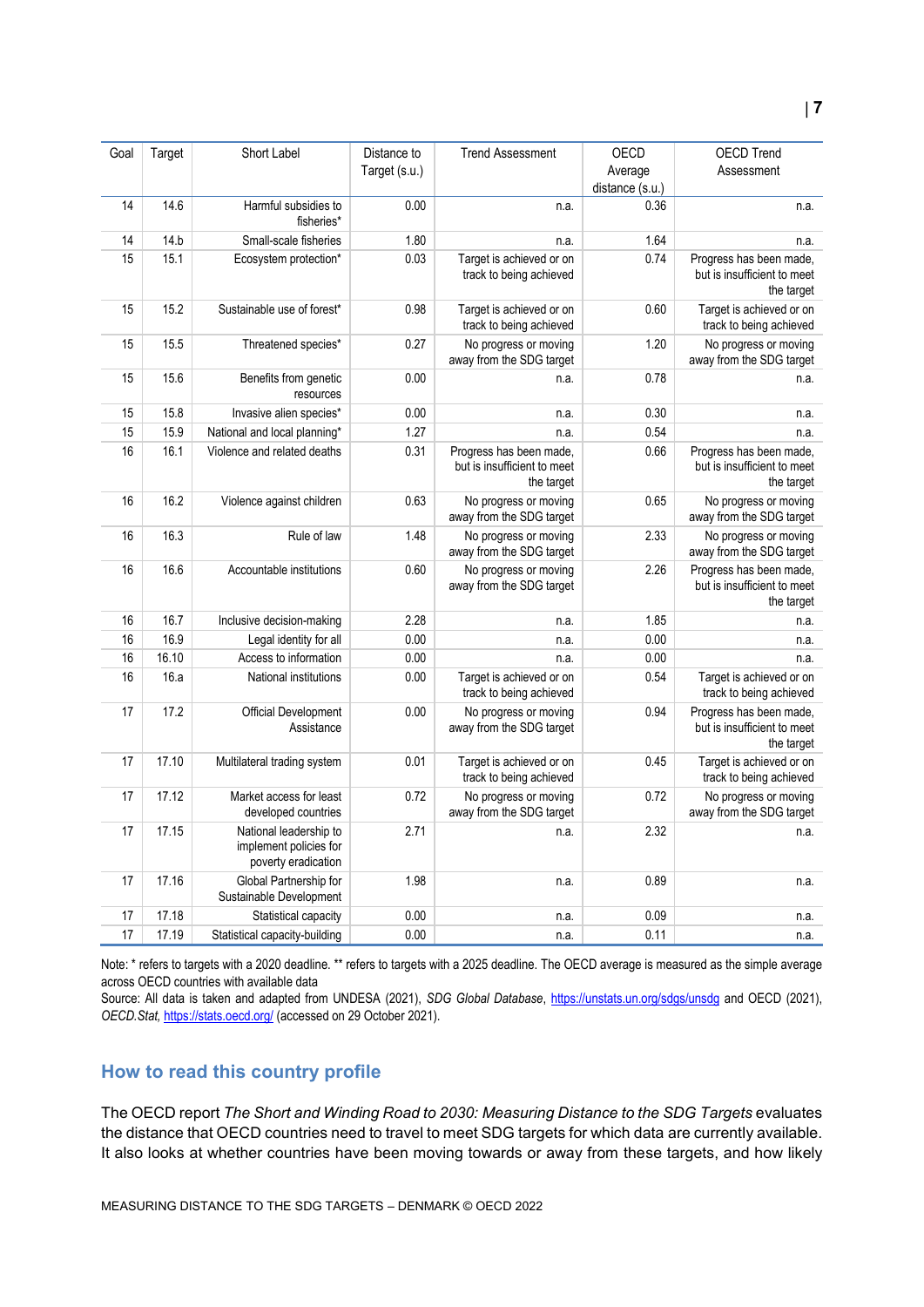they are to meet their commitments by 2030, based on an analysis of recent trends and the observed volatility in the different indicators.

As most authors and international organisations, this report adopts a rather simple geometric growth model for assessing the direction and pace of recent changes in the context of the SDGs. Yet, instead of making direct estimates of the value of the indicator by 2030, it models the likelihood of achieving a specific level using Monte Carlo simulations.

While the report provides an overview of where OECD countries, taken as a whole, currently stand, country profiles provide details of the performance and data availability of individual OECD countries.

## *How to read the OECD SDG Wheel?*

Progress on SDGs requires a granular understanding of countries' strengths and weaknesses based on the consideration of the 169 targets of the 2030 Agenda. [Figure](#page-0-0) 1 shows both **current achievements** (in the inner circle; the longer the bar, the smaller the distance remaining to be travelled) **as well as whether OECD countries are on track** (or are at least making progress) to meet their commitments by 2030 (in the outer circle).

The length of each bar shows current level of achievement on each target. As detailed in the Methodological Annex, countries' distance to target is measured as the "standardised difference" between a country's current position and the target end-value. For each indicator, the standardised measurement unit (s.u.) is the standard deviation observed among OECD countries in the reference year (i.e. the year closest to 2015). Therefore, the longer the bar, the shorter the distance still to be travelled to reach the target by 2030. The colours of the bars applied to the various targets refer to the goals they pertain to.

The outer ring shows how OECD countries are performing over time and how likely they are to meet the different targets by 2030 based on the observed trends of the various indicators. It uses stoplight colours to classify the progress towards the target:

- green is used to indicate those countries that (based on the change in the different indicators over a recent period) should meet the target in 2030 just by maintaining their current pace of progress (i.e. more than 75% of (randomised) projections meet the target);
- yellow for those countries whose current pace of progress is insufficient to meet the target by 2030 (i.e. less than 75% of randomised projections meet the target, while the correlation coefficient between the indicator and the year is high and statistically significant, implying that a significant trend could be detected); and
- red for those countries whose recent changes have been stagnating or moving them further away from the target (i.e. less than 75% of randomised projections meet the target and the correlation coefficient between the indicator and the year is low or statistically insignificant, implying that no statistical trend could be identified).

## *How to read the Strength and Challenges sections?*

With the aim of helping its member countries in navigating the 2030 Agenda and in setting their own priorities for action, this report relies on a unique methodology for measuring the distance that OECD countries have to travel to achieve SDG targets. The identification of the main strengths and challenges proposed in this report relies on current performances only:

 A target is considered to be a strength when the distance to the target end-value is lower than 0.5 s.u. (i.e. the distance is deemed to be small) or when the country is closer to the target than the OECD average. For instance, while Korea's distance to Target 2.2 on malnutrition is 1.4 s.u. (i.e. classified as medium distance), the average OECD distance is 2.5 s.u. Therefore, Target 2.2 is categorised as being a strength for Korea.

## **8**